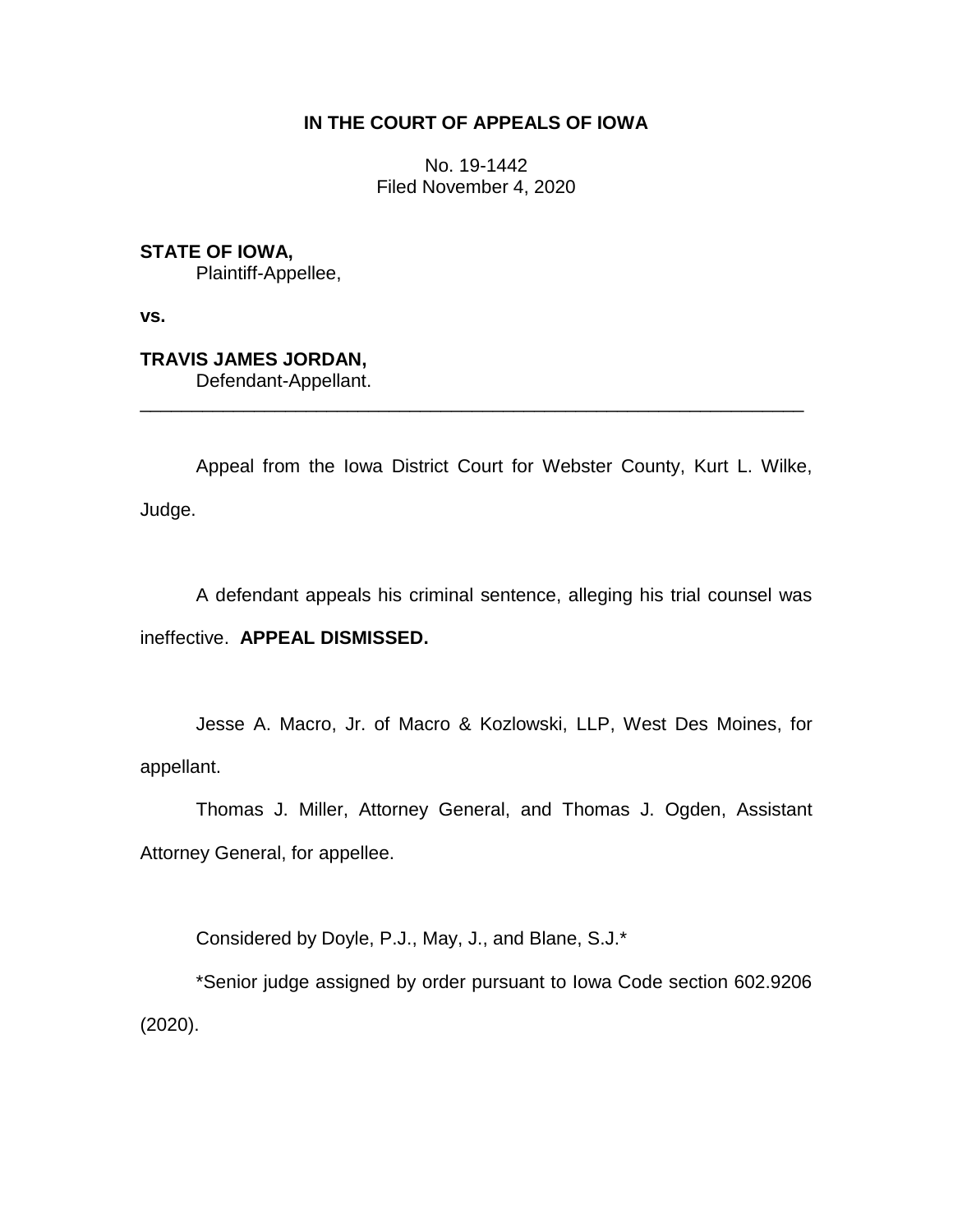#### **BLANE, Senior Judge.**

Defendant Travis Jordan appeals the sentence imposed upon his conviction of burglary in the third degree, asserting ineffective assistance of his criminal defense attorney for failing to object at sentencing to the prosecutor's alleged violation of the plea agreement and that the prosecutor violated his due process rights by violating the plea agreement. The State contends we do not have jurisdiction over this appeal based on amended Iowa Code sections 814.6(1)(a)(3) and 814.7 (Supp. 2019). We find that Jordan's appeal only raises issues of ineffective assistance of counsel and, based upon statutory amendment of Iowa Code section 814.7, we lack subject matter jurisdiction and must dismiss the appeal.

#### **I. Factual and procedural background.**

On September 27, 2018, the State filed a trial information charging Jordan with burglary in the third degree and possession of burglary tools. On October 22, the State and Jordan entered into a plea agreement, which was placed on the record during the plea hearing:

Jordan is going to enter a guilty plea to Count I for burglary in the third degree. The State is agreeing to dismiss Count II. The parties are agreeing to release Mr. Jordan [to work release] after the hearing today. The recommendation of the county attorney—The county attorney's going to agree to remain silent at sentencing, and the defendant is free to argue for probation*.*

Sentencing was set for November 26. Jordan failed to appear for the sentencing hearing, and a warrant was issued for his arrest. Jordan was arrested seven months later, on June 2, 2019. Sentencing took place on August 19, 2019. At sentencing, the State did not remain silent and argued for the court to impose a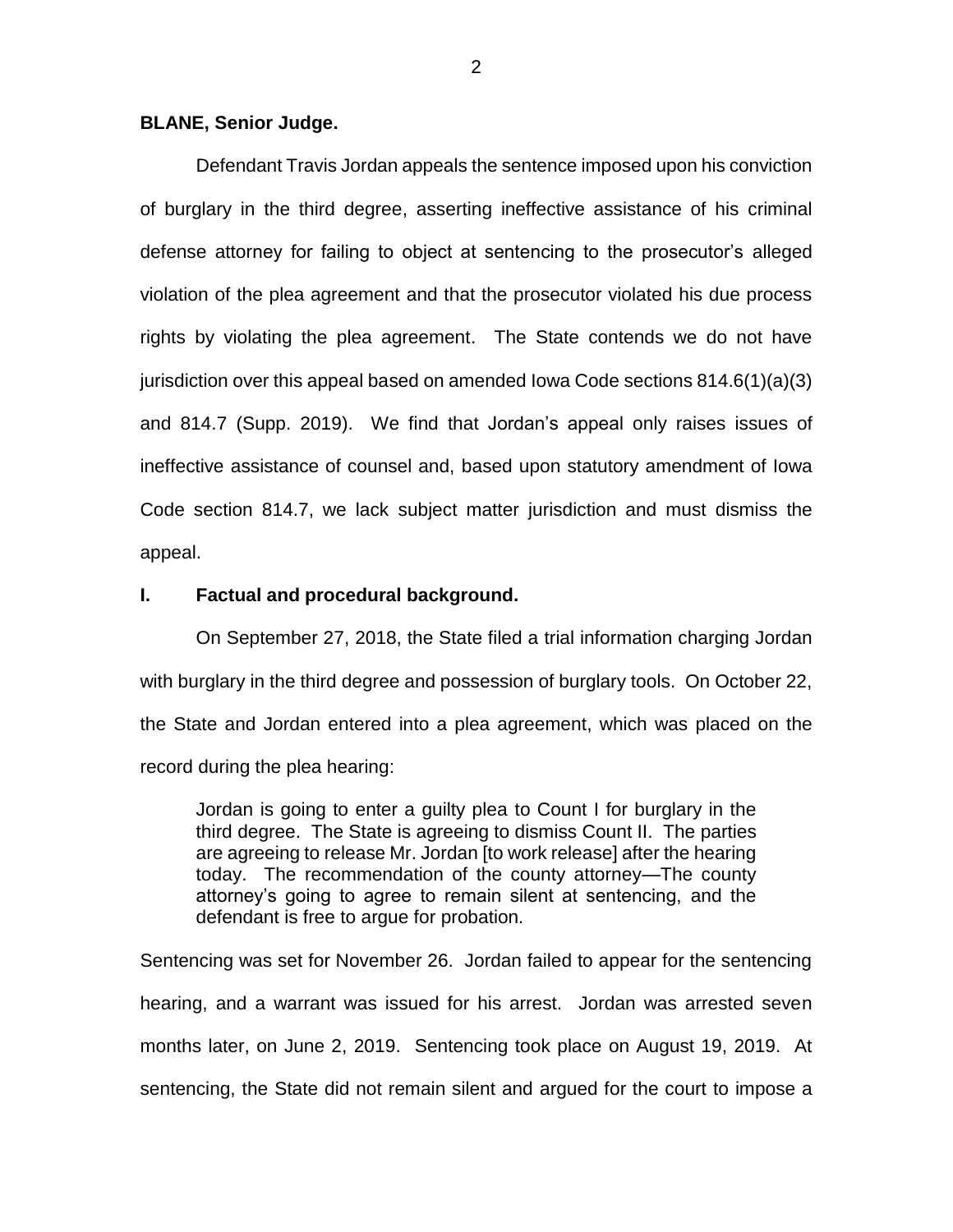prison sentence, which the court then imposed. Jordan argues his criminal defense attorney was ineffective for failing to object to the prosecutor not remaining silent at sentencing per the plea agreement and that his due process rights were violated by the prosecutor's breach of the plea agreement.

Between the time of Jordan's plea and his sentencing ten months later, the Iowa legislature passed several statutory changes that became effective on July 1, 2019 affecting appellate courts' jurisdiction of appeals. *See, e.g.*, 2019 Iowa Acts ch. 140, §§ 28, 29, 31 (codified at Iowa Code §§ 814.6, .7). Jordan argues, despite these statutory amendments, we have jurisdiction to address his appeal, while the State argues we do not. A "court has inherent power to determine whether it has jurisdiction over the subject matter of the proceedings before it." *State v. Propps*, 897 N.W.2d 91, 97 (Iowa 2017).

### **II. Iowa Code section 814.6(1)(a)(3).**

The State contends that Jordan's appeal is from a guilty plea and that we do not have subject matter jurisdiction under section 814.6(1)(a)(3). That section as amended precludes a right of appeal from a final judgment of sentence where the defendant pled guilty unless the crime is a class "A" felony or the defendant establishes good cause. Iowa Code § 814.6(1)(a)(3). Jordan anticipated the State's argument in his appeal brief and argues that because his plea on October 22, 2018 pre-dated enactment of this amendment barring appeals from guilty pleas, the statute does not apply. We do not accept Jordan's argument. In *State v. Macke*, our supreme court held "Iowa Code sections 814.6 and 814.7, as amended, do not apply to a direct appeal from a judgment and sentence entered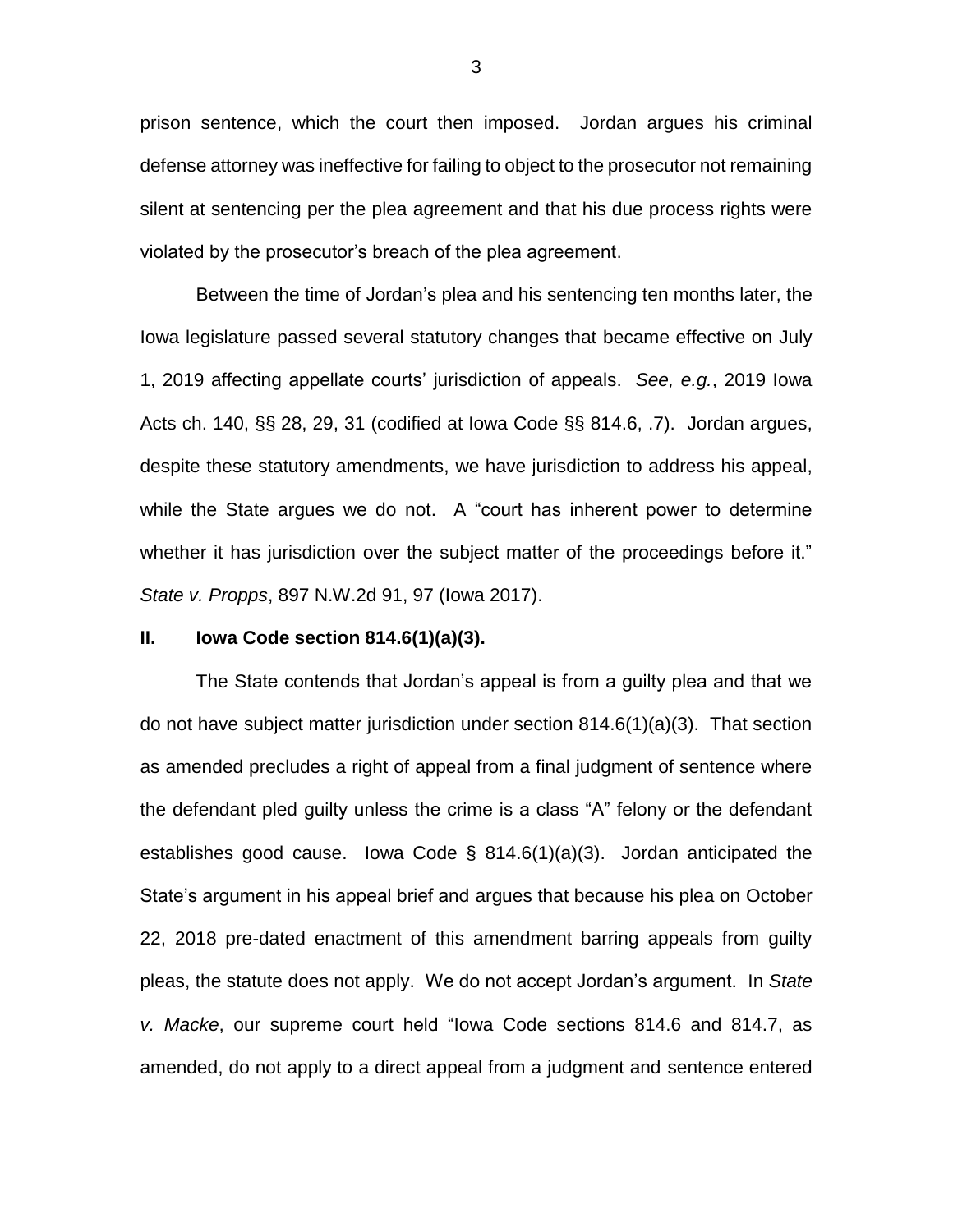before July 1, 2019." 933 N.W.2d 226, 228 (Iowa 2019). In this case, judgment and sentence were entered after the effective date.

Even so, we find under a recently decided supreme court case that this statute does not deprive us of subject matter jurisdiction. In *State v. Damme*, the court held "that good cause exists to appeal from a conviction following a guilty plea when the defendant challenges his or her sentence rather than the guilty plea." 944 N.W.2d 98, 105 (Iowa 2020). Jordan's challenge is to the sentence, not the guilty plea. We have consistently found we have subject matter jurisdiction under these circumstances.<sup>1</sup> Thus, section  $814.6(1)(a)(3)$  does not deprive us of subject matter jurisdiction here.

#### **III. Iowa Code section 814.7.**

 $\overline{a}$ 

Iowa Code section 814.7 was amended, effective July 1, 2019, to foreclose an appellate court's ability to decide claims of ineffective assistance of counsel on direct appeal. 2019 Iowa Acts ch. 140, § 31 (codified at Iowa Code § 814.7). As noted above, the amendment to section 814.7 does "not apply to a direct appeal from a judgment and sentence entered before July 1, 2019." *Macke*, 933 N.W.2d at 228. In other words, the amendment does not apply retroactively. *Id.*

Jordan argues his "appeal has to do with the conduct of the prosecutor and conduct of his counsel throughout the entirety of the proceedings, not simply from

<sup>1</sup> *State v. Wienke*, No. 20-0126, 2020 WL 5944460, at \* 1 n.1 (Iowa Ct. App. Oct. 7, 2020); *State v. Fetner*, No. 19-1561, 2020 WL 5650498, at \*1 n.1 (Iowa Ct. App. Sept. 23, 2020); *State v Taylor*, No. 19-1308, 2020 WL5650466, at \*1 (Iowa Ct. App. Sept. 23, 2020); *State v. Nunez Cabrera*, No. 19-2058, 2020 WL 5650606, at \*1 (Iowa Ct. App. Sept. 23, 2020); *State v. Jeffrey*, No. 19-1918, 2020 WL 4814141, at \*1 (Iowa Ct. App. Aug. 19, 2020); *State v. Harden*, No. 19-0442, 2020 WL 4814085, at \*1 n.2 (Iowa Ct. App. Aug. 19, 2020).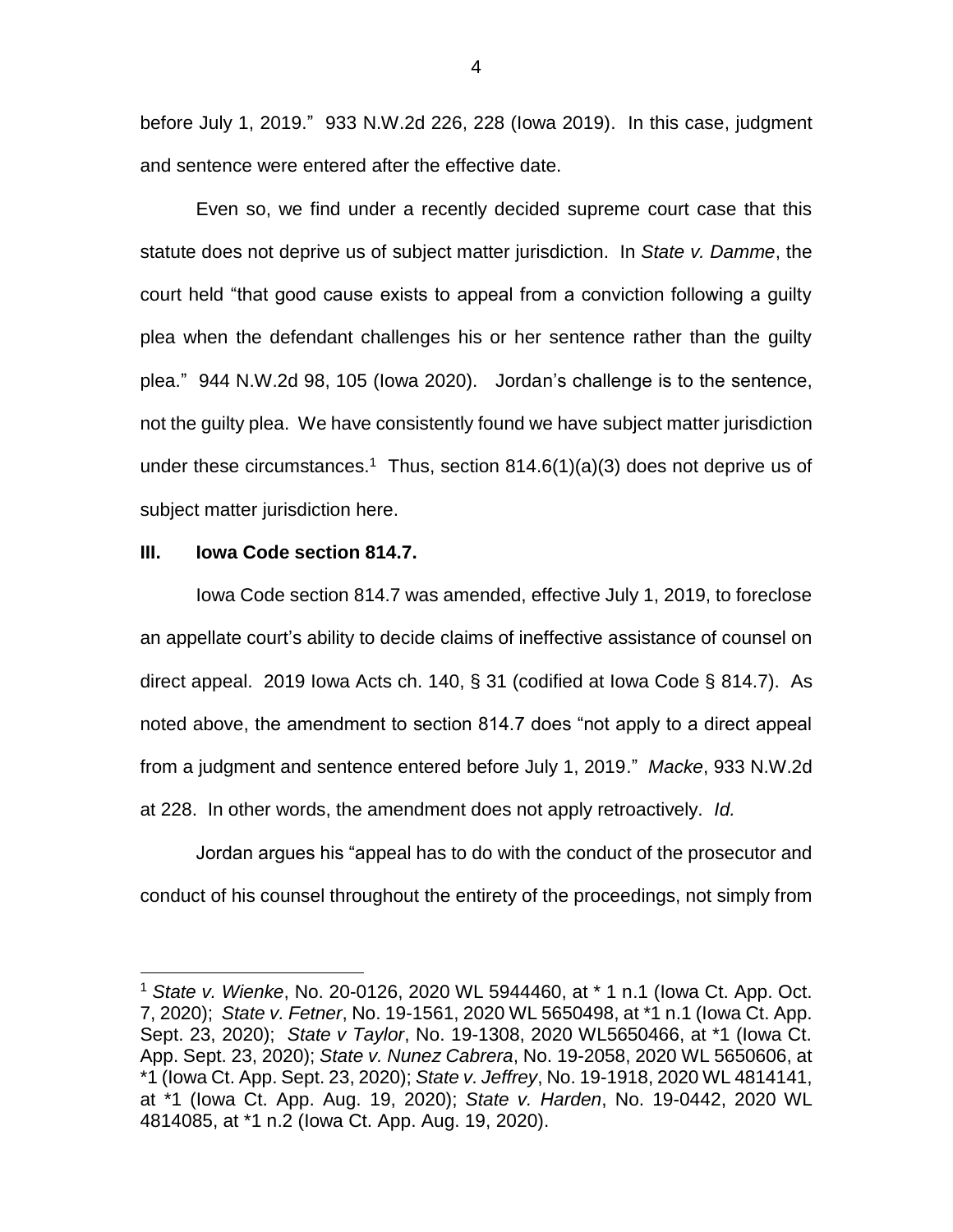the final sentencing order." He contends that because his plea predated the amendment to section 814.7, he is not restricted to raising his ineffectiveassistance claim solely by postconviction relief and may do so here on direct appeal.<sup>2</sup> The State argues we are dealing solely with a claim that involves sentencing, not the plea, so the statute applies and we lack subject matter jurisdiction to hear Jordan's ineffective-assistance-of-counsel claim on this direct appeal.

Before we can decide this issue, we must first determine the nature of Jordan's second issue. If it is an ineffective-assistance-of-counsel claim, then it is barred by section 814.7. The second issue is framed in Jordan's appeal brief as: "The prosecutor violated defendant's due process rights by breaching the agreement." He then argues: "The State breaching the plea agreement was a violation of Jordan's due process rights as Jordan had to give up his trial rights and potential suppression defenses to avail himself of the plea agreement," citing *Santobello v. New York*, 404 U.S. 257, 262 (1971). His brief continues: "Jordan is not challenging the plea itself, but rather is appealing the breach of the plea agreement by the prosecutor and is challenging the sentence that resulted from the breach."

The record is clear that Jordan did not raise this due process issue before the district court. In fact, he acknowledges in his brief's first issue that his trial counsel did not object to the prosecutor's breach of the plea agreement on any

 $\overline{a}$ 

 $2$  We note that Jordan's argument here is contradicted later in his brief, when he states: "Jordan is not challenging the plea itself, but rather is appealing the breach of the plea agreement by the prosecutor and is challenging the sentence that resulted from the breach."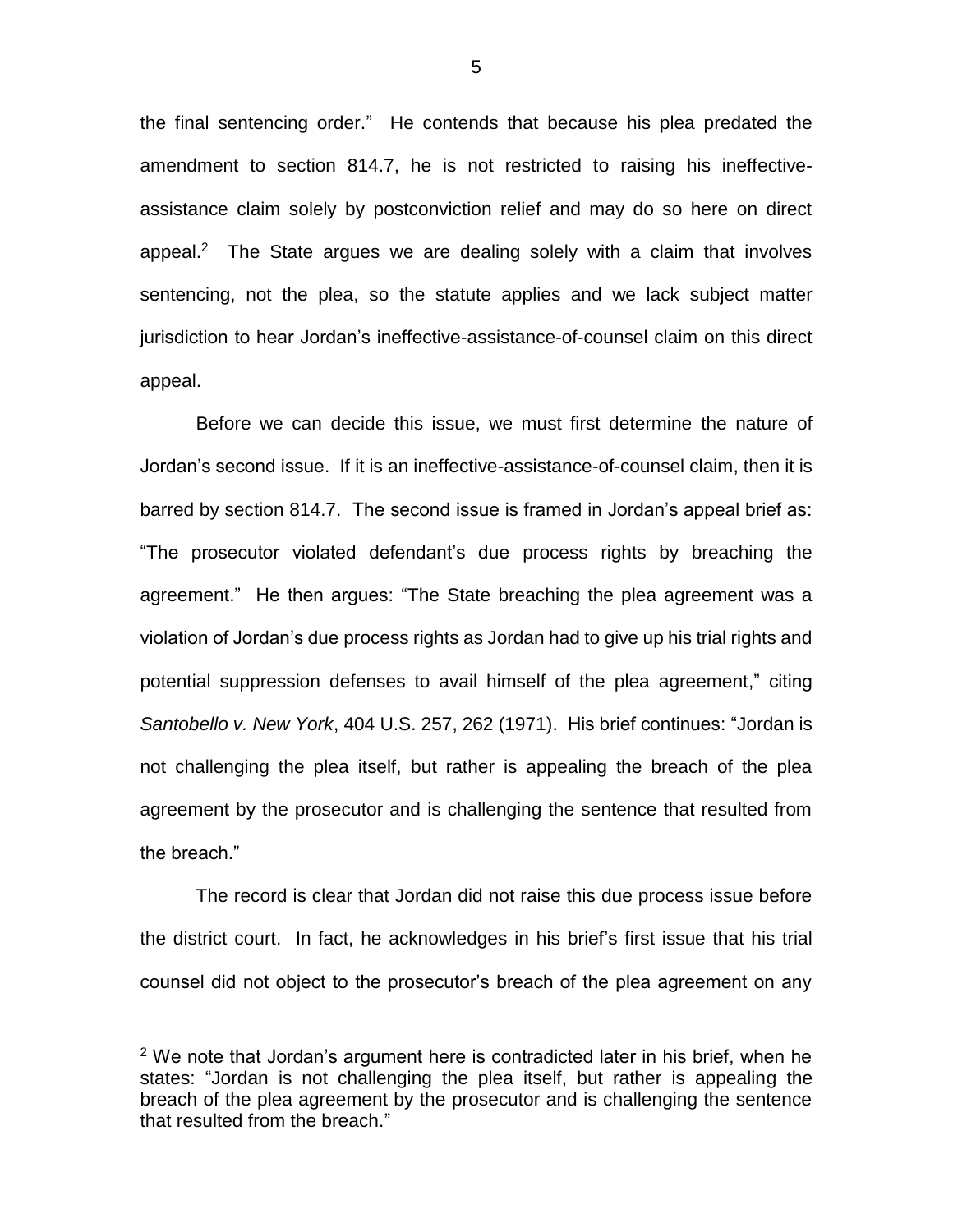basis. The district court did not rule on a claimed due process violation. "Issues not raised before the district court, including constitutional issues, cannot be raised for the first time on appeal." *State v. Mitchell*, 757 N.W.2d 431, 435 (Iowa 2008); *accord Meier v. Senecaut*, 641 N.W.2d 532, 539 (Iowa 2002) (finding that a party must request a ruling from the district court to preserve error for appeal on an issue presented but not decided). Ineffective-assistance-of-counsel claims are an exception to the traditional error-preservation rules. *State v. Fountain*, 786 N.W.2d 260, 263 (Iowa 2010). Even though an error is not preserved by proper objection and ruling before the district court, that issue may be raised by asserting it as an ineffective-assistance-of-counsel claim.

The only avenue available to Jordan to raise his due process claim in this appeal is to assert it under the ineffective assistance of counsel rubric. Jordan's claim of a due process violation is directed at the prosecutor's breach of the plea agreement. It appears to us that the claimed due process violation is the result of his attorney's failure to object on any basis. Jordan's direct appeal involves only ineffective-assistance-of-counsel claims.

Pursuant to *Macke* the relevant "event" for determining the law governing the appeal is the entry of the district court judgment being appealed, not the timing of the claimed ineffective assistance. 933 N.W.2d at 234. The judgment here was entered in August 2019, after the amendment to section 814.7 became effective. The statute deprives us of subject matter jurisdiction to hear this appeal that is based solely on claims of ineffective assistance of counsel.

6